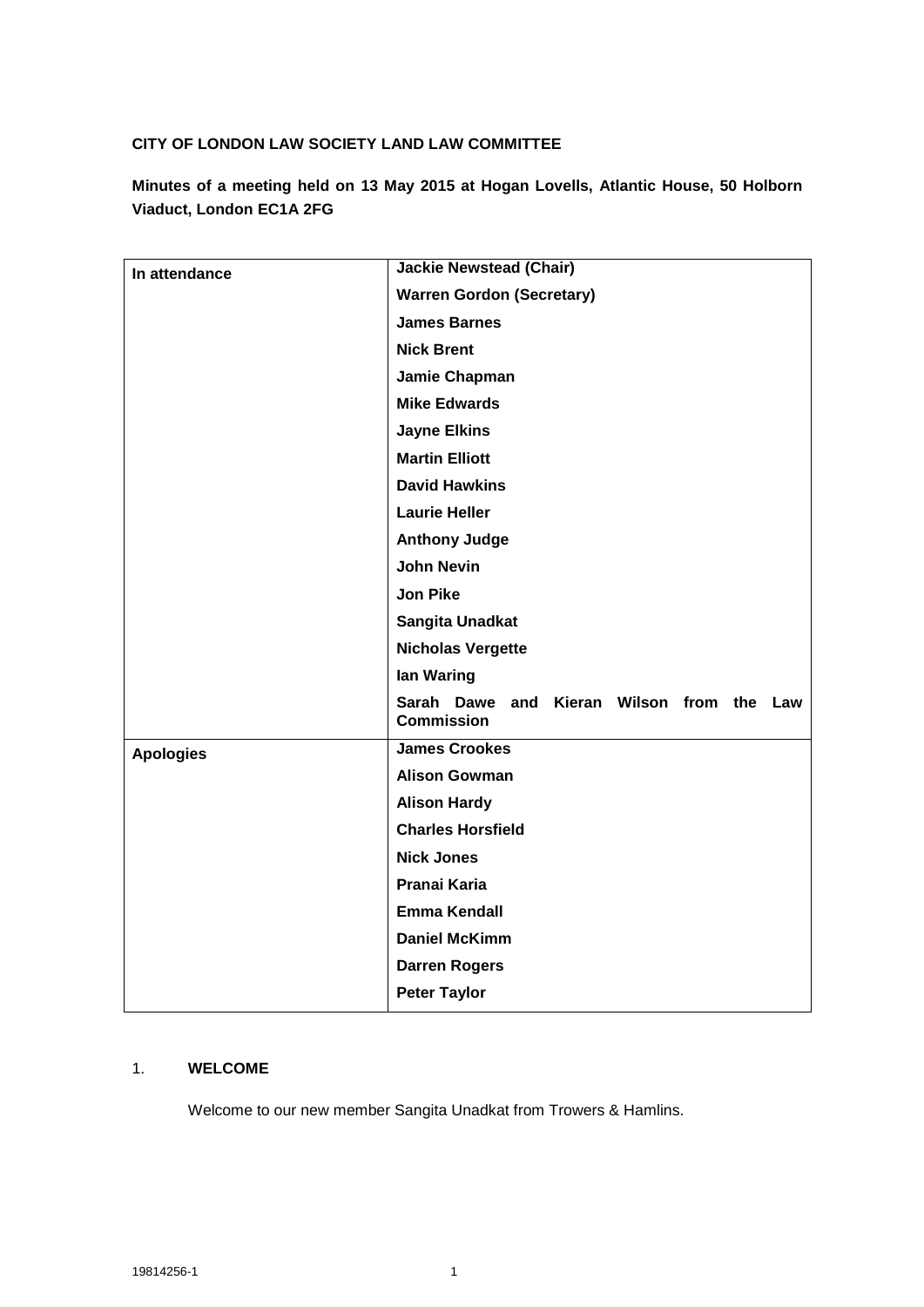### 2. **MINUTES**

The minutes of the March 2015 Committee meeting were approved and are on the Land Law committee webpage.

### 3. **LAW COMMISSION PROJECT TO CONSIDER THE LAND REGISTRATION ACT 2002**

The Committee would like to thank Sarah Dawe and Kieran Wilson from the Law Commission for attending the meeting to discuss the Law Commission's project to consider changes to the Land Registration Act 2002. There was an extremely helpful discussion, which included the items set out below. The Law Commission does not want to reinvent the wheel, but some major changes may be needed to the legislation to address matters that are not working well or as envisaged. Practice concerns may be outside the Law Commission's remit.

The Law Commission asked for any suggestions for reforming the Land Registration Act 2002 and Land Registration Rules 2003 to be emailed to them at [propertyandtrust@lawcommission.gsi.gov.uk.](mailto:propertyandtrust@lawcommission.gsi.gov.uk) The Law Commission plans to issue a consultation paper in Spring 2016 with the Report on the project and a draft Bill to follow at the end of 2017. The Committee will respond formally to the consultation and it was suggested that the Committee meet again with the Law Commission following the publication of the consultation.

Suggested areas for Law Commission's consideration include –

- Mines and minerals; discontinuous leases; registration of variations of registrable leases.
- E-conveyancing the Law Commission explained that it was currently not clear the extent to which this would form part of the project. Mention was made of the increasing usage of virtual signatures for execution of documents especially by overseas parties and that the Land Registry's practice (based on what the legislation currently permits) of insisting on a wet ink signature now appears a little out of date and restrictive. The Law Commission was not convinced that this was the right project to examine e-signatures, which have a much wider context beyond conveyancing. There are also fraud concerns around virtual signatures.
- Mistake/rectification/indemnity. Impact of recent "Swift" decision and the right for the registered proprietor to have a registered forged charge set aside, which took effect as an overriding interest based on the registered proprietor's occupation of the property at the time that the charge was created. Should there always be an opportunity to unravel registrations through rectification, or should a stricter line be drawn to provide greater certainty to the registered title? Should there be an opportunity to remove an entry from the registered title, because it had not been properly protected when the land was unregistered?
- Concerns about general boundaries on plans, which links in to concerns about mines and minerals and ownership of sub-strata. Problems with the way lease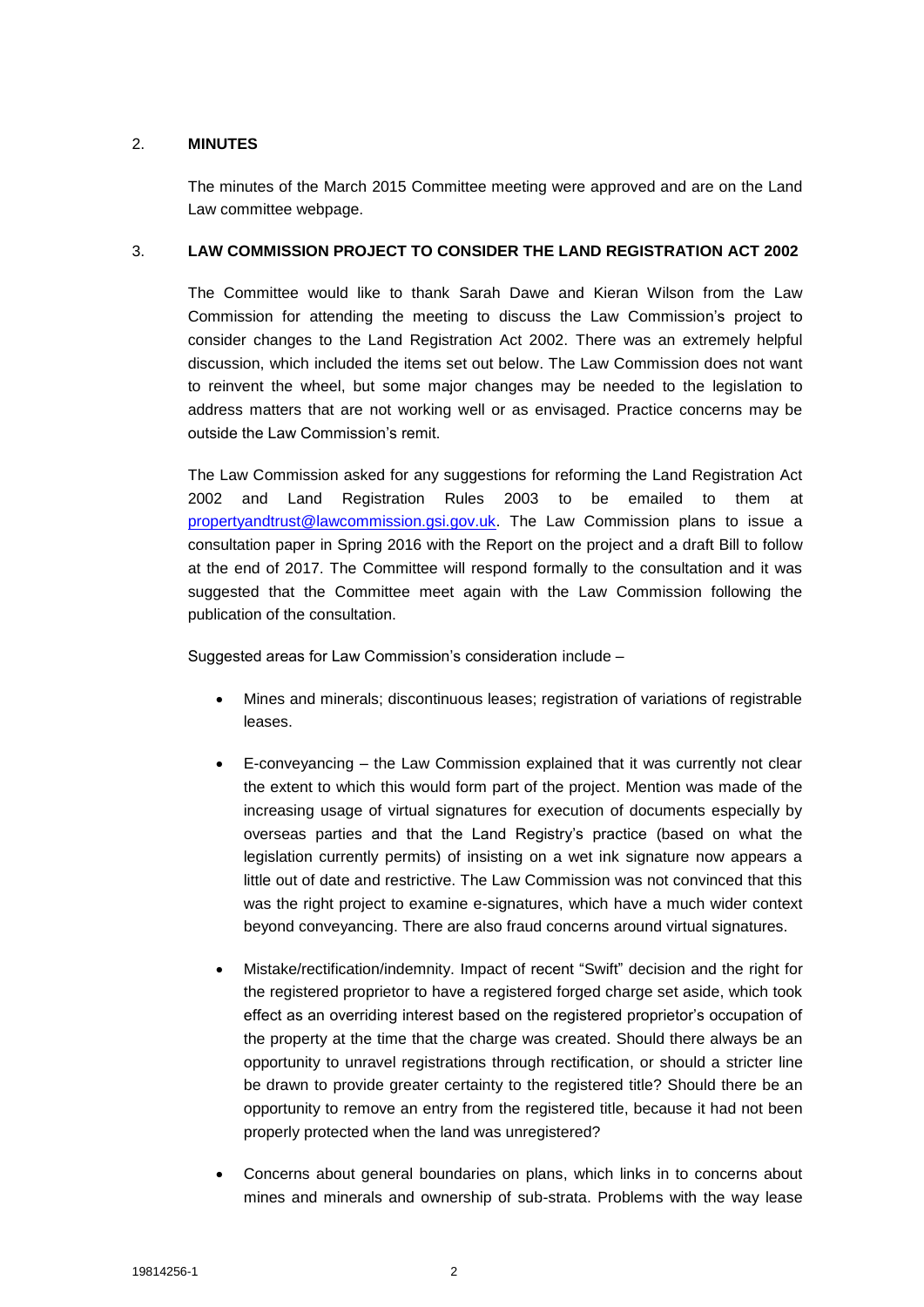extents (where part of a building) are now not shown on title plans – just stated to be within the building edged red (or words to that effect). The Committee expressed concern that this was an example of the Land Registry taking less responsibility for information and exposing solicitors to potentially greater liability.

- Priorities protection of option or pre-emptions against overriding interests. Need for "valuable consideration". Protection of donees.
- Use of unilateral notices to protect manorial rights and chancel repair. Is this the appropriate form of protection? Should agreed notices be used instead? The Committee was sympathetic to the latter suggestion.
- Should easements be registrable if contained in leases that are themselves not registrable? The Committee supported the easements not being registrable in those circumstances.
- Should there be an ability to revive an overriding interest if such interest was protected on and then removed from the register?
- Should the principle from *Wall v Collins* be enshrined in statute?
- Peculiar consequence of enlargement giving rise to a property having two freeholds.
- Greater consistency with approach to exempt information document applications and what is hidden.
- Cleaning up titles making it easier to remove leases noted on landlord's title when the leases are clearly no longer applicable.
- Delays in the Land Registry processing applications, leading to problems because of the registration gap. Could there be a statutory recognition of an ability to deal while a buyer's registration is being processed?
- Problems with the "Early completion" procedure.
- Strict approach in relation to non-standard forms of restriction.
- Problems with registering as a legal interest an easement over a specified area (shown, for example, by colouring) where the route of the easement can be shifted by the owner of the servient tenement to a new route, for example, in the event of development (a "lift and shift" provision).
- Evidence of identity requirements for attorneys causes problems.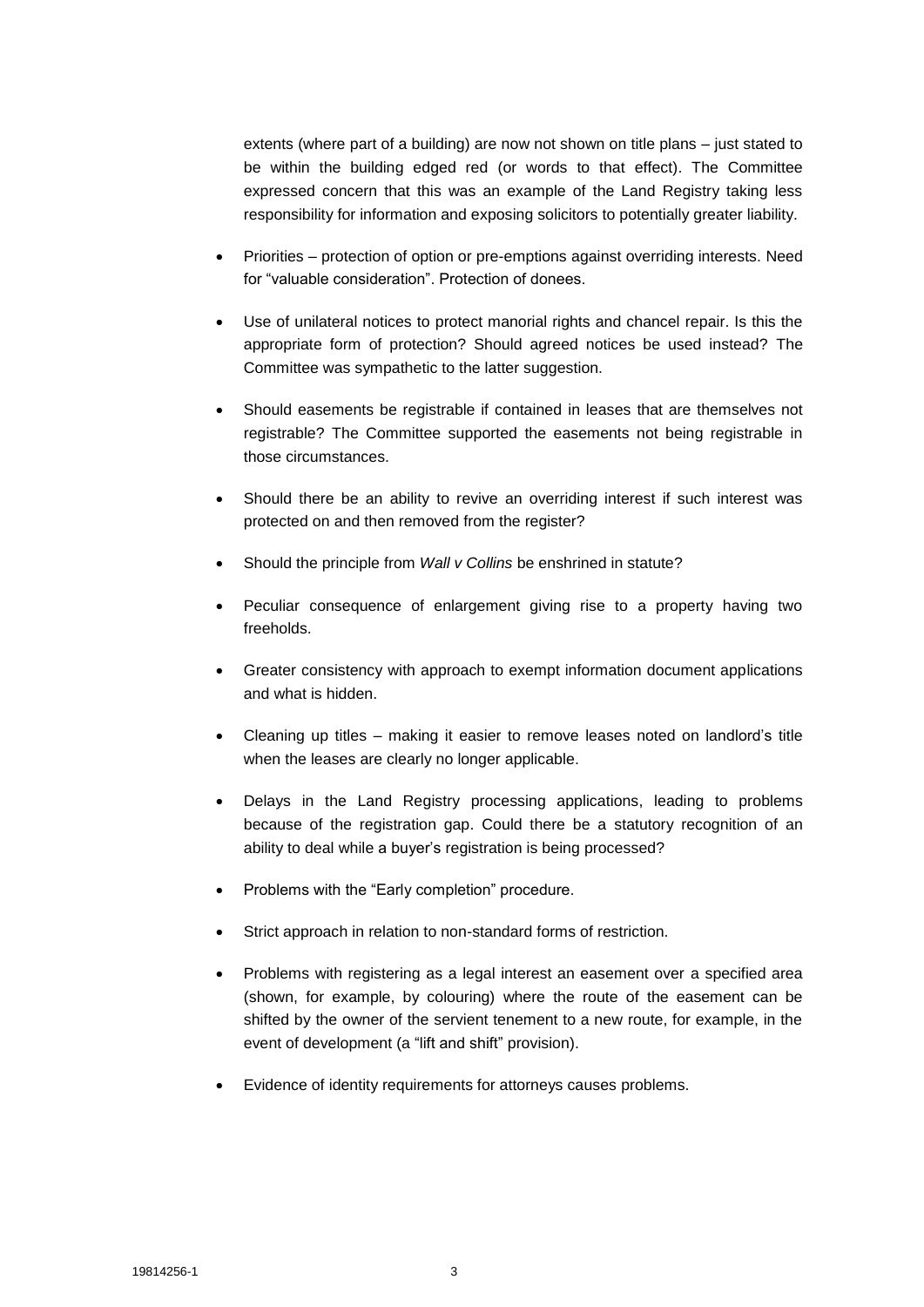# 4. **NEW DRAFT ELECTRONIC COMMUNICATIONS CODE – LATEST POSITION. UPDATE ON WAYLEAVE PROJECT AND INDUSTRY INTEREST**

The Committee has responded to the consultation on the new Electronic Communications Code and the response can be found on the Land Law Committee's webpage

[http://www.citysolicitors.org.uk/attachments/article/114/Response%20to%20consultation](http://www.citysolicitors.org.uk/attachments/article/114/Response%20to%20consultation%20on%20new%20Electronic%20Communications%20Code.pdf) [%20on%20new%20Electronic%20Communications%20Code.pdf](http://www.citysolicitors.org.uk/attachments/article/114/Response%20to%20consultation%20on%20new%20Electronic%20Communications%20Code.pdf)

There is an on-going Committee project to produce a standard wayleave agreement and a further meeting is due to be set up.

Warren Gordon has been contacted by Philip Saunders of the City of London Corporation, who mentioned what appears to be a significant project to facilitate the rollout of broadband infrastructure. The project involves a number of stakeholders including the City of London Corporation, the Government, British Standards Institute, Camden and Westminster councils, operators and institutions. The project would like to use the wayleave agreement that the Committee's sub-group will be producing as a key document in the project.

Philip has agreed to provide further details as to how the Corporation wishes to move this forward, but this appears, potentially, to be a very exciting project for the CLLS. Philip's email will determine the nature of the meeting that is arranged on the wayleave agreement.

#### 5. **DEVELOPMENT MANAGEMENT AGREEMENT PROJECT**

The Committee's project to produce a standard asset and development management agreement progresses smoothly. The latest version was provided to the Committee and comments sought within the next couple of weeks so that the document can be finalised. Once the document is agreed, the sub-group may consider also producing a short form version of the agreement. There are no current plans to produce a self-contained asset or property management agreement.

#### 6. **PROTOCOL FOR DISCHARGING MORTGAGES OF COMMERCIAL PROPERTY**

Committee members were asked to encourage real estate and finance colleagues at their firms and lender clients to use the Protocol for discharging mortgages of commercial property. The Protocol is balanced and will assist with transactions, so the infrequent hits on the Protocol on the CLLS website are disappointing. The major obstacle to take-up is certain banks whose discharge arrangements are more complex than that envisaged by the Protocol. An approach will be made to the Association of Property Lenders, who endorsed the Protocol, asking them to remind their members about the Protocol and encourage its use.